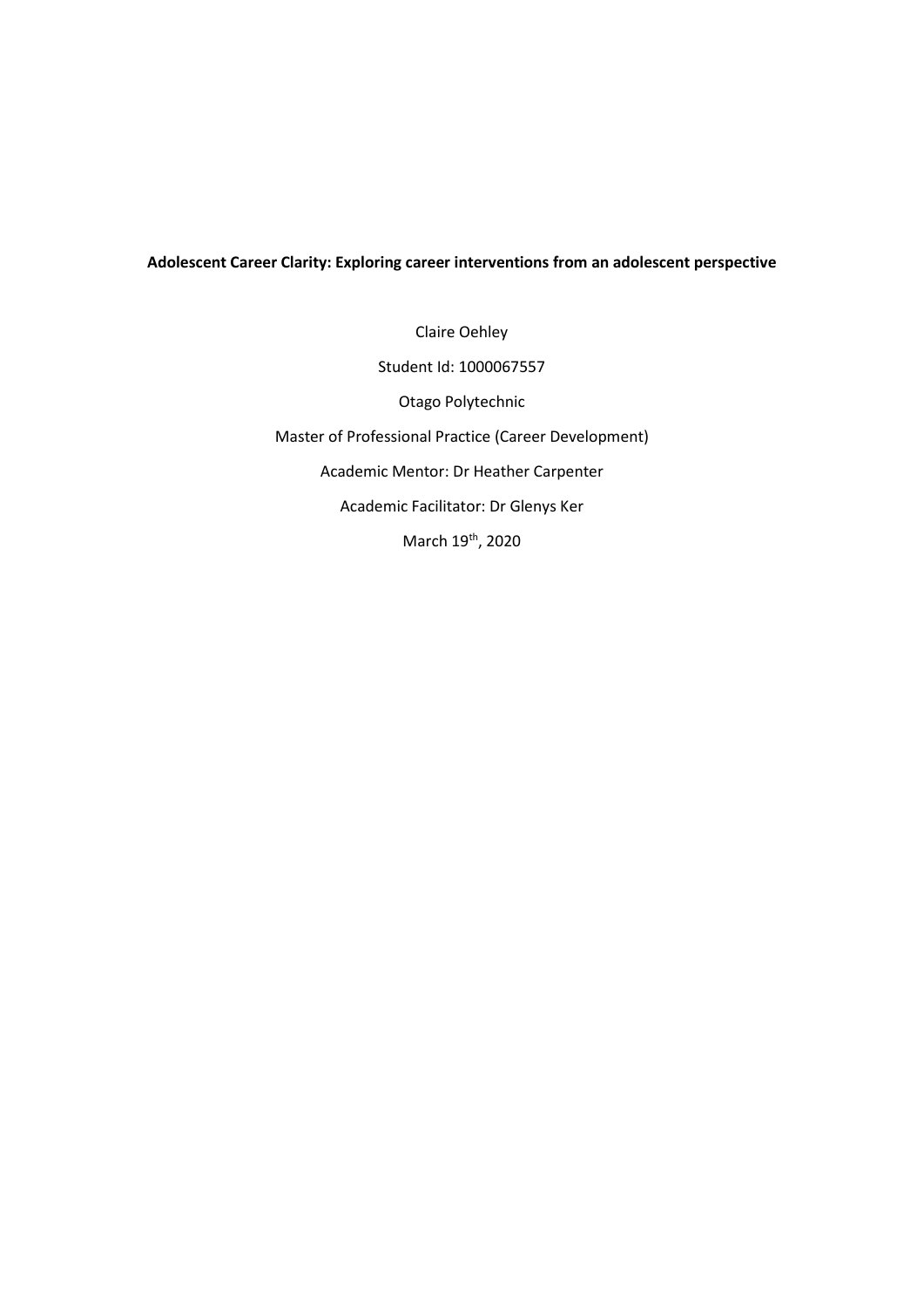## Attestation of Authorship

I hereby declare that this submission is my own work and that, to the best of my knowledge and belief, it contains no material previously published or written by another person (except where explicitly defined in the acknowledgements), nor material to which a substantial extent has been submitted for the award of any other degree or diploma of an institution of higher learning.

Signed:

Dehley X Claire Oehley

30th January 2020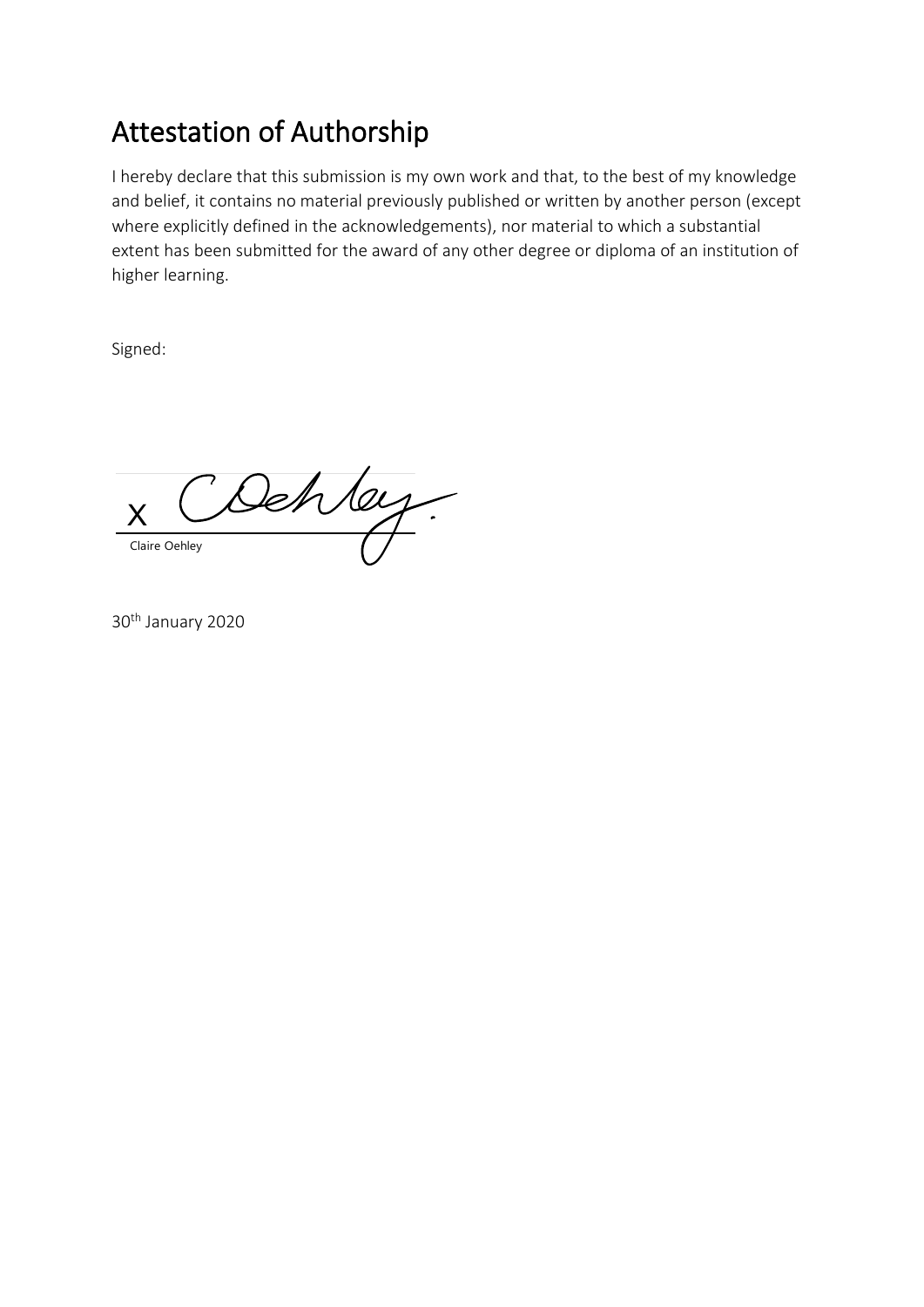## **Abstract**

Career decision making is an important developmental milestone for adolescents. The purpose of this study is to explore career intervention from an adolescent perspective and to examine the impact of career practice using validated assessment tools and the adolescent client's own experiences.

A thorough analysis of the results and a comprehensive literature review enabled me to develop a new model of career clarity in the adolescent. Drawing from Burch's Four-Stage Competency Model (Adams, 2016) and Simon Sinek's (2010) Golden Circle, with consideration given to the Dunning-Kruger Effect (1999), a new three-stage model of career clarity was developed. This model can be used to help practitioners assess the adolescent client's needs and progress in achieving career clarity whilst measuring and improving efficacy of practice through the establishment of a working alliance.